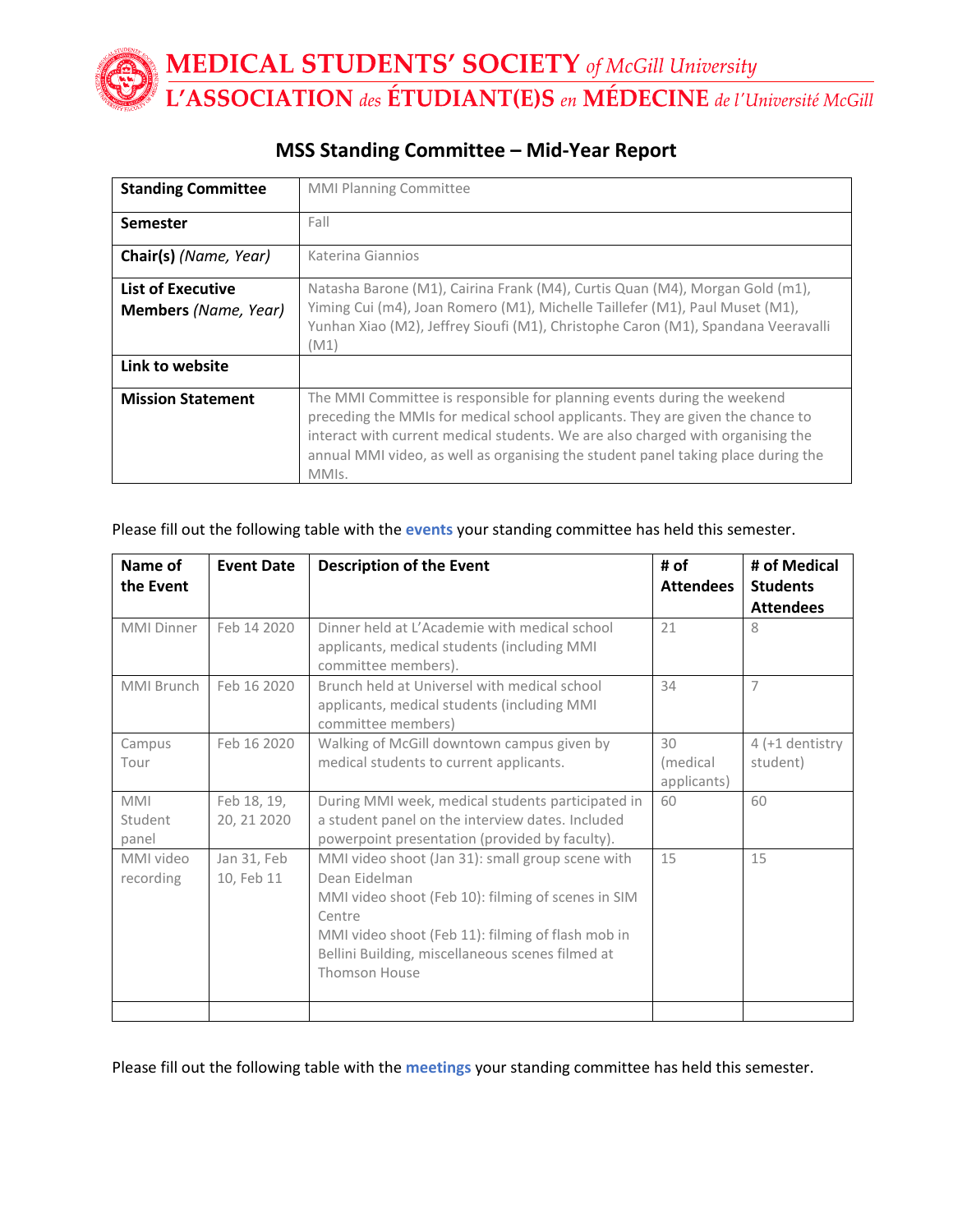

| Date of the    | <b>Duration</b> | <b>Topics Discussed at the Meeting</b>                                                                                                                                                                                                         | <b>Exec Members</b>                                                                                                                                                                                                                                     | <b>Exec</b>                                                                                                                                                                      |
|----------------|-----------------|------------------------------------------------------------------------------------------------------------------------------------------------------------------------------------------------------------------------------------------------|---------------------------------------------------------------------------------------------------------------------------------------------------------------------------------------------------------------------------------------------------------|----------------------------------------------------------------------------------------------------------------------------------------------------------------------------------|
| <b>Meeting</b> | (h)             |                                                                                                                                                                                                                                                | Present                                                                                                                                                                                                                                                 | <b>Members</b>                                                                                                                                                                   |
| (DD/MM/YY)     |                 |                                                                                                                                                                                                                                                |                                                                                                                                                                                                                                                         | Absent                                                                                                                                                                           |
| Nov 14 2019    | 1.5h            | -Sub-committee roles explained<br>-Review of information from previous<br>years on shared Google drive<br>-Tentative schedule for each<br>subcommittee's activities established<br>-Contact information of faculty members<br>given to members | Natasha Barone<br>(M1), Cairina<br>Frank (M4),<br>Morgan Gold<br>$(M1)$ , Joan<br>Romero (M1),<br>Michelle Taillefer<br>(M1), Paul Muset<br>(M1), Yunhan<br>Xiao (M2), Jeffrey<br>Sioufi (M1),<br>Christophe Caron<br>(M1), Spandana<br>Veeravalli (M1) | Curtis Quan<br>(M4), Yiming<br>Cui (M4)                                                                                                                                          |
| Nov 27 2019    | 2 hours         | Video committee meeting: Begin to<br>develop ideas for MMI video with 20<br>classmates (med 1) present                                                                                                                                         | Jeffrey Sioufi,<br>Paul Muset,<br>Christophe<br>Caron, Yunhan<br>Xiao                                                                                                                                                                                   | Natasha<br>Barone, Cairina<br>Frank, Curtis<br>Quan, Morgan<br>Gold, Yiming<br>Cui, Joan<br>Romero,<br>Michelle<br>Taillefer,<br>Spandana<br>Veeravalli,<br>Katerina<br>Giannios |
| Dec 13 2019    | 1 hour          | Video committee meeting: Finalisation of<br>video concept for MMI video with 10<br>classmates (med 1) present                                                                                                                                  | Jeffrey Sioufi,<br>Paul Muset,<br>Christophe Caron                                                                                                                                                                                                      | Natasha<br>Barone, Cairina<br>Frank, Curtis<br>Quan, Morgan<br>Gold, Yiming<br>Cui, Joan<br>Romero,<br>Michelle<br>Taillefer,<br>Spandana<br>Veeravalli,<br>Katerina<br>Giannios |
| Jan 10 2019    | 3 hours         | Video committee meeting: Writing of<br>script for MMI video                                                                                                                                                                                    | Jeffrey Sioufi,<br>Paul Muset,<br>Christophe Caron                                                                                                                                                                                                      | Natasha<br>Barone, Cairina<br>Frank, Curtis<br>Quan, Morgan<br>Gold, Yiming<br>Cui, Joan<br>Romero,<br>Michelle<br>Taillefer.                                                    |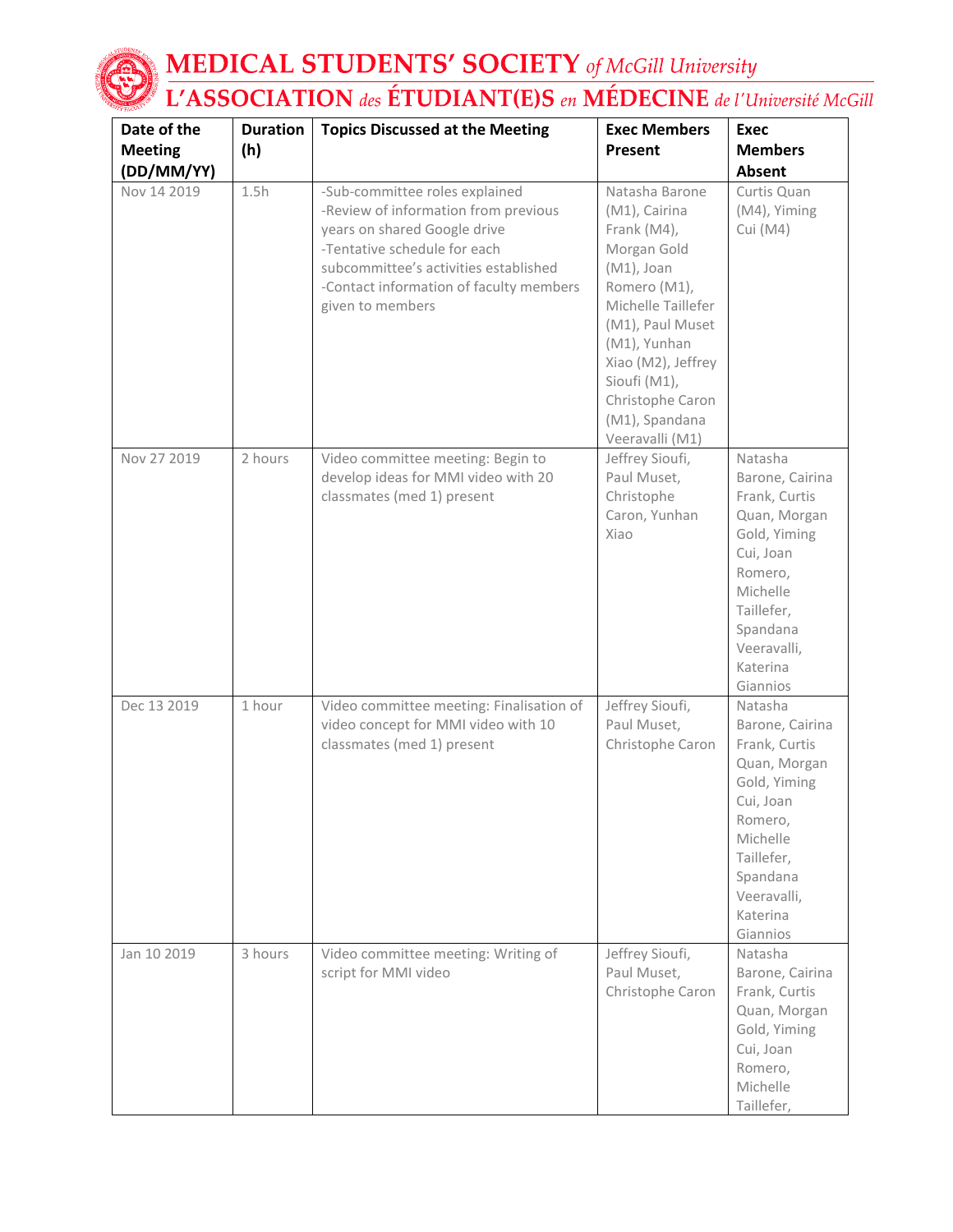

|             |                 |                                            |                     | Spandana       |
|-------------|-----------------|--------------------------------------------|---------------------|----------------|
|             |                 |                                            |                     | Veeravalli,    |
|             |                 |                                            |                     | Katerina       |
|             |                 |                                            |                     | Giannios       |
| Nov 14 2019 | 1 <sub>hr</sub> | Student panel committee meeting:           | Michelle Taillefer, | Natasha        |
|             |                 | discussed the logistics of selecting MMI   | Yiming Cui, Joan    | Barone, Curtis |
|             |                 | student panel participants, establish      | Romero, Cairina     | Quan, Morgan   |
|             |                 | timeline for sending out recruitment calls | Frank               | Gold, Paul     |
|             |                 |                                            |                     | Muset, Yunhan  |
|             |                 |                                            |                     | Xiao, Jeffrey  |
|             |                 |                                            |                     | Sioufi,        |
|             |                 |                                            |                     | Christophe     |
|             |                 |                                            |                     | Caron,         |
|             |                 |                                            |                     | Spandana       |
|             |                 |                                            |                     | Veeravalli.    |
|             |                 |                                            |                     | Katerina       |
|             |                 |                                            |                     | Giannios       |
| Jan 13 2020 | 1.5 hours       | Student panel committee meeting:           | Morgan Gold,        | Natasha        |
|             |                 | discuss the schedule of the volunteers     | Michelle Taillefer, | Barone, Curtis |
|             |                 | who signed up for the MMI student panel    | Yiming Cui, Joan    | Quan, Morgan   |
|             |                 |                                            | Romero, Cairina     | Gold, Paul     |
|             |                 |                                            | Frank               | Muset, Yunhan  |
|             |                 |                                            |                     | Xiao, Jeffrey  |
|             |                 |                                            |                     | Sioufi,        |
|             |                 |                                            |                     | Christophe     |
|             |                 |                                            |                     | Caron,         |
|             |                 |                                            |                     | Spandana       |
|             |                 |                                            |                     | Veeravalli,    |
|             |                 |                                            |                     | Katerina       |
|             |                 |                                            |                     | Giannios       |

## Please fill out the following table with a breakdown of your **finances** this semester.

| Income (i.e. What funding<br>did you already have?)                                                                       | Amount (\$)           | <b>Expenses</b> (i.e. What did you use the<br>funding for?)                                                                           | (Amount S) |
|---------------------------------------------------------------------------------------------------------------------------|-----------------------|---------------------------------------------------------------------------------------------------------------------------------------|------------|
| ***There is no bank account for<br>this committee. Expenses were<br>reimbursed by the Faculty of<br>Medicine              | 188.65<br>(tentative) | MMI weekend events (dinner and<br>brunch expenses for committee<br>members, snack bought for participants<br>during the campus tour,) |            |
|                                                                                                                           |                       |                                                                                                                                       |            |
|                                                                                                                           |                       |                                                                                                                                       |            |
| Total: 188.65\$ (tentative:<br>final amount not yet<br>confirmed by faculty as<br>receipts have not all been<br>reviewed) |                       | Total                                                                                                                                 |            |